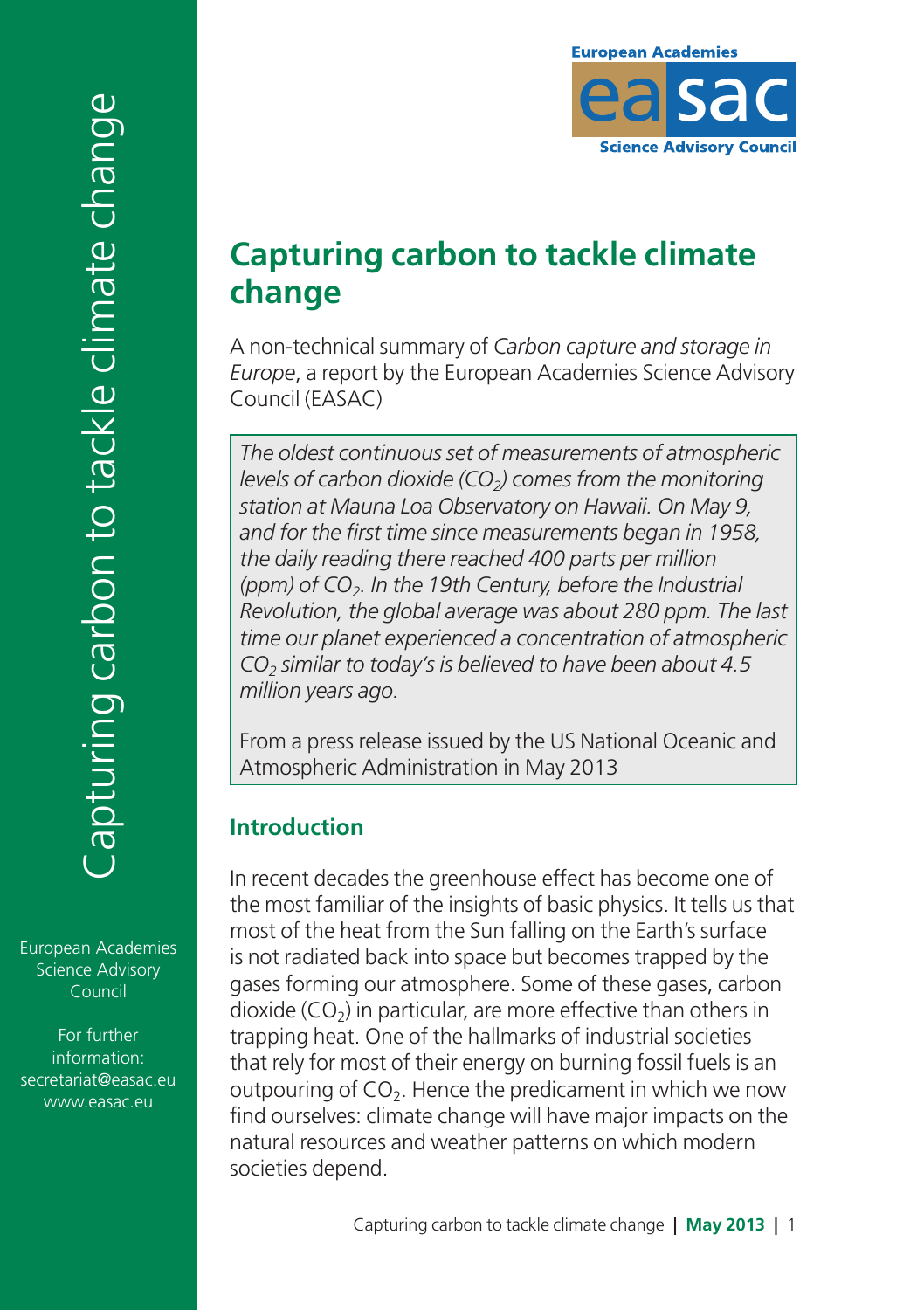Hence too the continuing discussion over what should be done, from radically changing our lifestyle to developing renewable or carbon-free energy sources. Another possibility – the topic of this report – is continuing for the present to use  $CO<sub>2</sub>$ -creating energy sources, but preventing the  $CO<sub>2</sub>$ so generated from entering the atmosphere by capturing and storing it: a process called 'carbon capture and storage' (CCS).



*Illustration of CCS. Source: US Department of Energy, 2012a.*

The energy policy of the European Union (EU) already includes objectives for climate change, notably a compulsory 20% reduction by 2020 in greenhouse gas emissions (compared with 1990 levels), and a longer-term target of an 80–95% reduction by 2050. These are ambitious goals.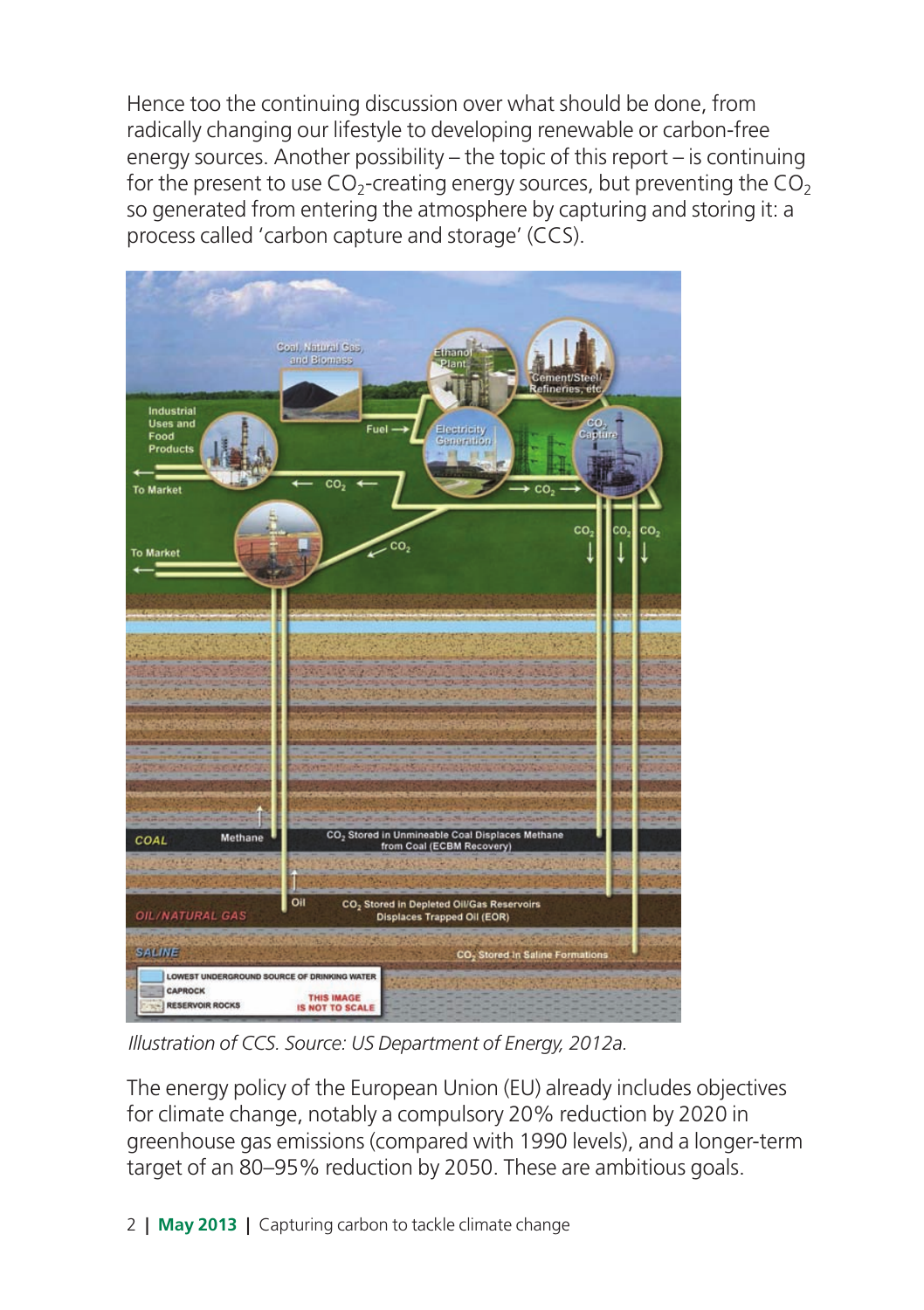After several meetings at which the members of an EASAC Working Group heard evidence from leading authorities on CCS, they concluded that this approach does have the potential to contribute to Europe's efforts to decarbonise its electricity production system and several industrial processes. However, as EASAC's president Sir Brian Heap emphasises in his foreword to the report (*Carbon capture and storage in Europe*, available from the EASAC website at [www.easac.eu\)](http://www.easac.eu), 'at present the economics of CCS are not viable, and strong policy actions are needed urgently'.

The full report, of which this document is a non-technical summary, reviews the current position, and suggests some of the actions and policy decisions that need to be taken if CCS is to play a full part in helping the EU to meet its own targets.



*Carbon storage at Sleipner.*

# **The scale of the problem, and the remedies**

Natural gas and coal-fired power stations with a generating capacity of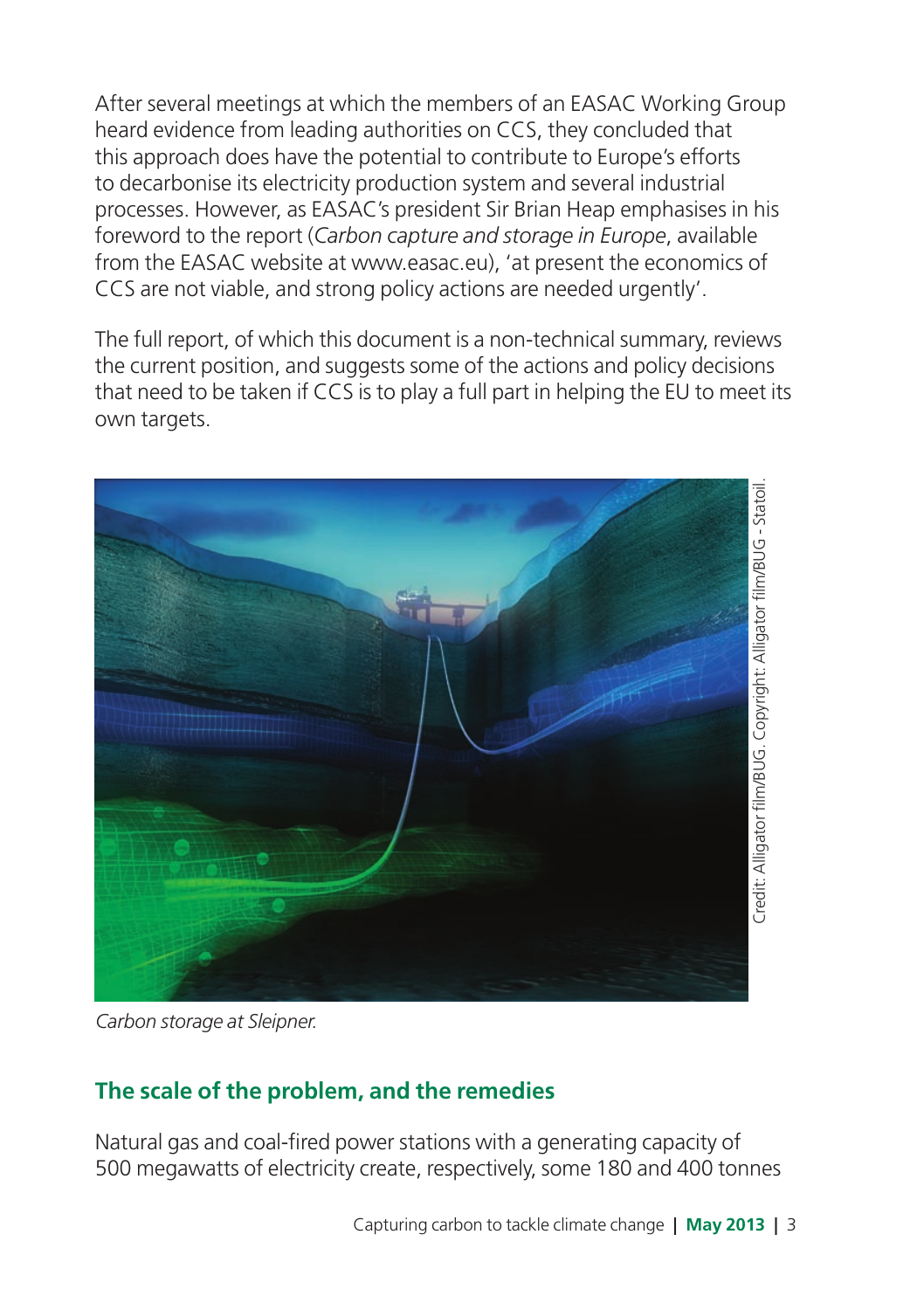of  $CO<sub>2</sub>$  every hour. The challenge in capturing this  $CO<sub>2</sub>$  lies not only in its quantity, but in its dilution with other gases. The flue gas emitted by a coalfired plant is about 14%  $CO<sub>2</sub>$  by volume; that from a natural-gas plant may be just 4 per cent. Capturing the  $CO<sub>2</sub>$  is not therefore a straightforward matter of collecting and compressing all the gas that emerges; the first step is to extract the  $CO<sub>2</sub>$  from the mixture. Doing this is neither easy nor cheap. Engineers have devised three methods.



#### Overview of CO<sub>2</sub> capture processes and systems

*Overview of CO<sub>2</sub> capture processes and systems. Adapted from IPCC, 2005.* 

- Post-combustion capture. This is the use of an add-on separation process to remove the CO<sub>2</sub> from the flue gas before its release to the atmosphere.
- Oxy-combustion capture. This is a method of concentrating the  $CO<sub>2</sub>$  in flue gas (so making it easier to remove) by substituting oxygen for the ordinary air that would normally be used for burning the fuel.
- Pre-combustion capture. This is the pre-treatment of fuel to remove its carbon component before combustion, and under circumstances in which it is far more concentrated and so easier to capture.

*Post-combustion capture*. This method can be applied to newly built power plants, or fitted to existing ones. Fuel is burned in the usual way, but the exhaust gases are then passed through a solvent which extracts the  $CO<sub>2</sub>$ . The solvent is heated to drive off the gas, which is then collected and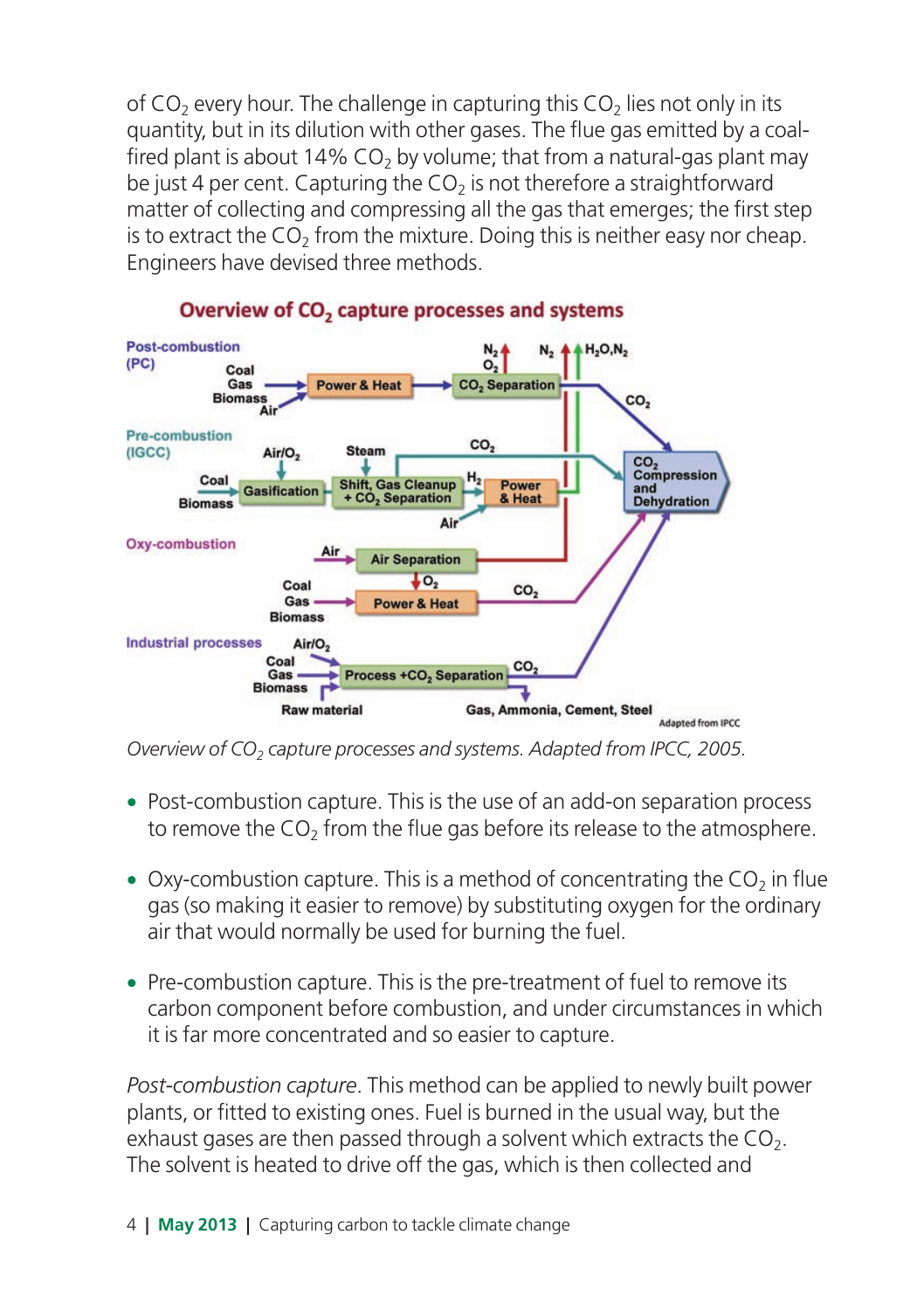compressed. Systems like this will typically remove around 90% of the  $CO<sub>2</sub>$ in a flue gas.

Although research into carbon capture has focused mainly on power plants, the technology will also need to be applied to other large point sources of  $CO<sub>2</sub>$  production such as the cement, steel, and oil and gas refining industries. It is thought that post-combustion capture with appropriate modifications could be added on to such plants.

As with the other two carbon capture technologies, the next step will be to build demonstration plants to test the feasibility of integrating it with power generation and industrial production. Issues to be examined include the feasibility of operating under conditions in which the demands placed on the system vary according to fluctuations in the requirement for power.

*Oxy-combustion capture*. In oxy-combustion, 95% pure oxygen rather than air is used for burning the fuel. This produces a gas consisting mainly of  $CO<sub>2</sub>$ and water which, after purification, removal of the water and compression, is ready for transport and storage. The technology is used in several pilot projects either starting or already operating. One obvious drawback is that first extracting the required oxygen from air requires a process that itself consumes substantial amounts of power.

Oxy-combustion's reliability, efficiency and integration have yet to be tested on an industrial scale. Because the carbon capture element is an integral part of the system, exploring these and other issues will require a purposebuilt power plant. The technology development path for oxy-combustion may therefore be more costly than that for either pre- or post-combustion capture.

*Pre-combustion capture*. Pre-combustion CO<sub>2</sub> capture is mainly applied in what are known as 'integrated gasification combined-cycle' (IGCC) power plants. Here the fuel, usually coal, is first 'gasified' by heating it with pure oxygen. The product is a mixture comprising mainly hydrogen, carbon monoxide,  $CO<sub>2</sub>$  and water, which is further treated to create a stream of hydrogen for combustion in a gas turbine to generate power, and  $CO<sub>2</sub>$  for transport and storage.

Although not widely used, IGCC technology without carbon capture is in commercial operation in several plants around the world. Pre-combustion capture within such a plant is therefore regarded as (near) commercial technology.  $CO<sub>2</sub>$  capture cannot easily be added on to an existing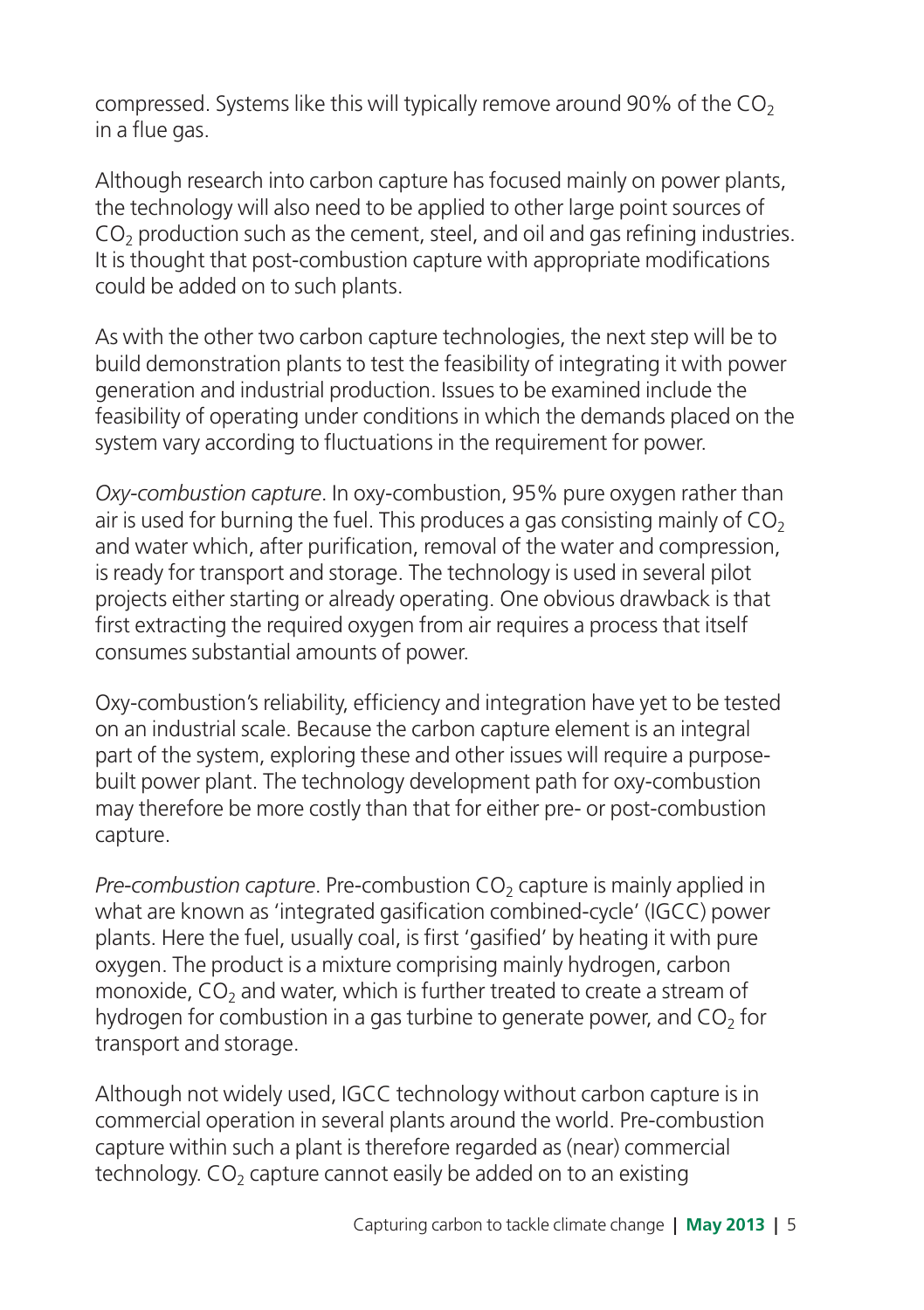IGCC system, but experience is now sufficient for a commercial-scale demonstration plant to be built.

#### **How will capture affect the environment?**

At a rough estimate, carbon capture at a power plant should reduce  $CO<sub>2</sub>$ emissions by 85–98 per cent. But it has to be remembered that the addition of CO<sub>2</sub> capture technology itself creates an 'energy penalty' of perhaps 6–13% depending on the means used. Generating this extra energy will create additional direct and indirect pollution.

To assess the full environmental impact of carbon capture technology will take time, and will require studies that look well beyond the immediate locality of a plant. In addition to  $CO<sub>2</sub>$  emissions, the direct and indirect release of nitrogen oxides, sulphur, volatile organic compounds and particulate matter will have to be investigated. Much of the currently available information is only qualitative, and seldom based on actual measurements. More reliable data will have to await the findings from large pilot schemes.

# **How much will capturing carbon cost?**

The overall cost of electricity generated by power plants with CCS will depend on their location, the type of fuel they burn and which technologies they use as well as on financial matters such as interest rates and fuel costs. One measurement often used to compare different power generation technologies is the 'levelised cost of electricity'. This represents its average price excluding profit, but including the cost of building the power plant, operating and maintaining it, fuelling it and financing it over its entire lifetime.

The several studies of this kind so far attempted have shown no clear cost difference between the capture technologies. In broad terms, using carbon capture when producing electricity will increase its cost by around 50 per cent. Modest improvements over the next 20 years could reduce this ballpark figure to 30–45 per cent. Further incremental improvements may be expected beyond that timescale, but any more substantial improvements based on radically new technologies remain speculative.

### **CO2 capture in summary**

Carbon capture for fossil-fuelled power stations and industrial processes is technologically feasible, but integrated operation of carbon dioxide capture,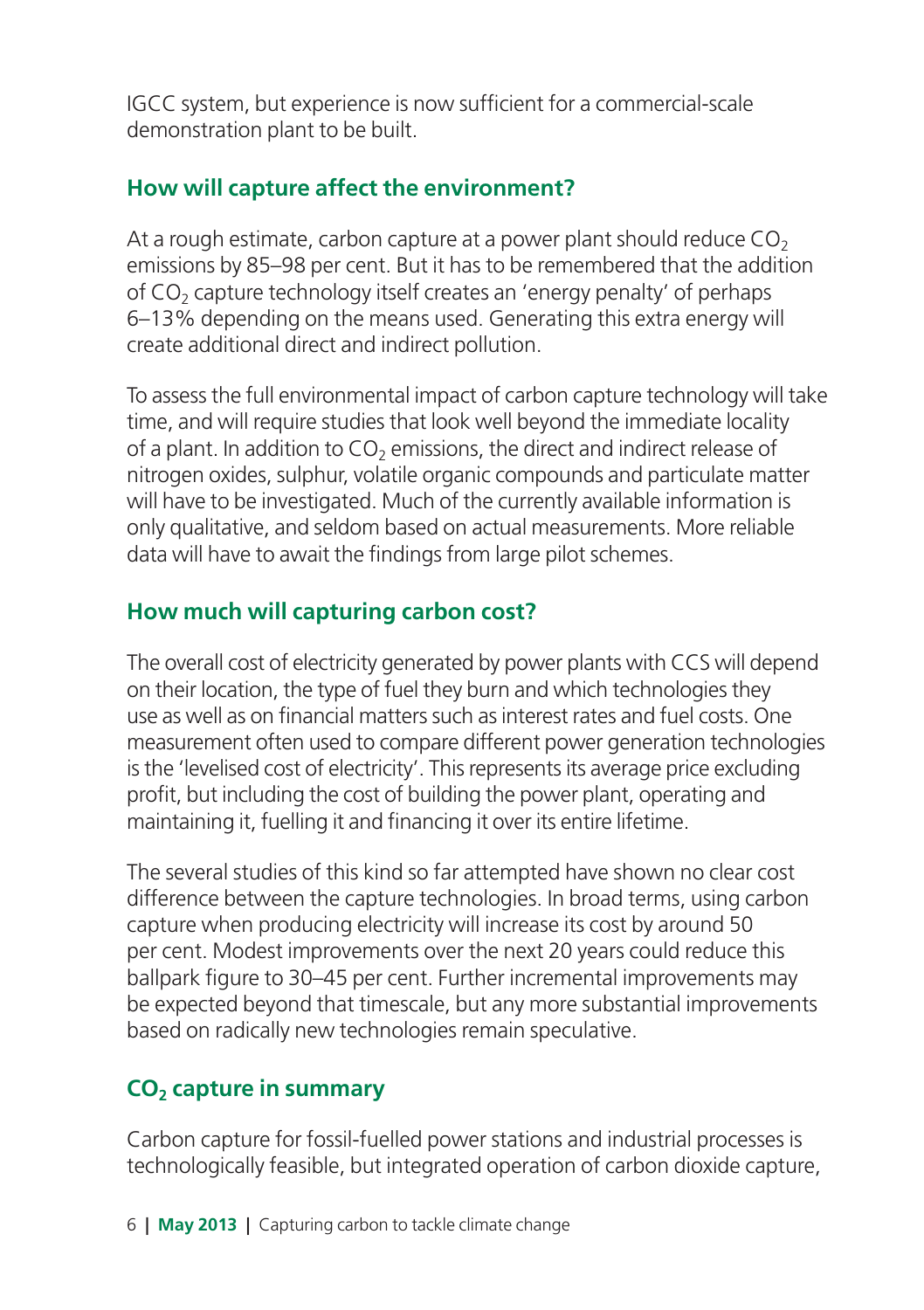transport and storage on an industrial scale needs to be demonstrated, and its commercial viability remains to be determined. Because current electricity prices do not factor in the external costs of climate change,  $CO<sub>2</sub>$  capture is not yet economic.  $CO<sub>2</sub>$  capture will need to be more highly valued if industry is to be incentivised to pursue it. The next essential step in making a case for CCS is the construction of demonstration plants. Because lead times for major capital projects can be long, such demonstrations need to be started without delay.

# How will CO<sub>2</sub> be transported to storage sites?

Capturing  $CO<sub>2</sub>$  is only the first step; it has to be compressed and then transported to a storage location. It is anticipated that this would be through specially constructed pipelines, although tanker vessels may be appropriate where storage is to be in relatively small and/or remote offshore facilities, or during the start-up phase of CCS schemes when flexibility is likely to be at a premium. The cost of transport by pipeline is determined largely by the capital investment required, and is proportional to distance. Shipping costs are less sensitive to distance. Consequently, there may be a break-even distance beyond which ship transport is cheaper than pipelines.

For offshore storage, combining pipelines and ships could be more costeffective and less risky, especially in the initial stages of a new storage site when, for example, its capacity is still uncertain.

Because 6000 km of  $CO<sub>2</sub>$  pipeline are already installed and working in North America, this form of transport is often seen as the most 'mature' component of CCS systems. However, CO<sub>2</sub> transport in Europe will be through more challenging terrain (for example closer to urban centres or offshore) and will have to cope with higher levels of impurities and more variable operating demands. And pipe rupture, although improbable, could quickly release large quantities of  $CO<sub>2</sub>$  which, under unfavourable circumstances, might reach dangerous concentrations. Ship transport of liquid  $CO<sub>2</sub>$  is a proven technology, but experience has so far been with relatively small vessels carrying no more than 1000 tonnes of the gas.

With pipeline transport, instead of building many separate connections between carbon capture sites and storage points, it will be cheaper to install a network of trunk mains across Europe. This would have the added advantage of needing fewer planning permissions, which should make pipeline construction quicker. It is likely that governments would have to be closely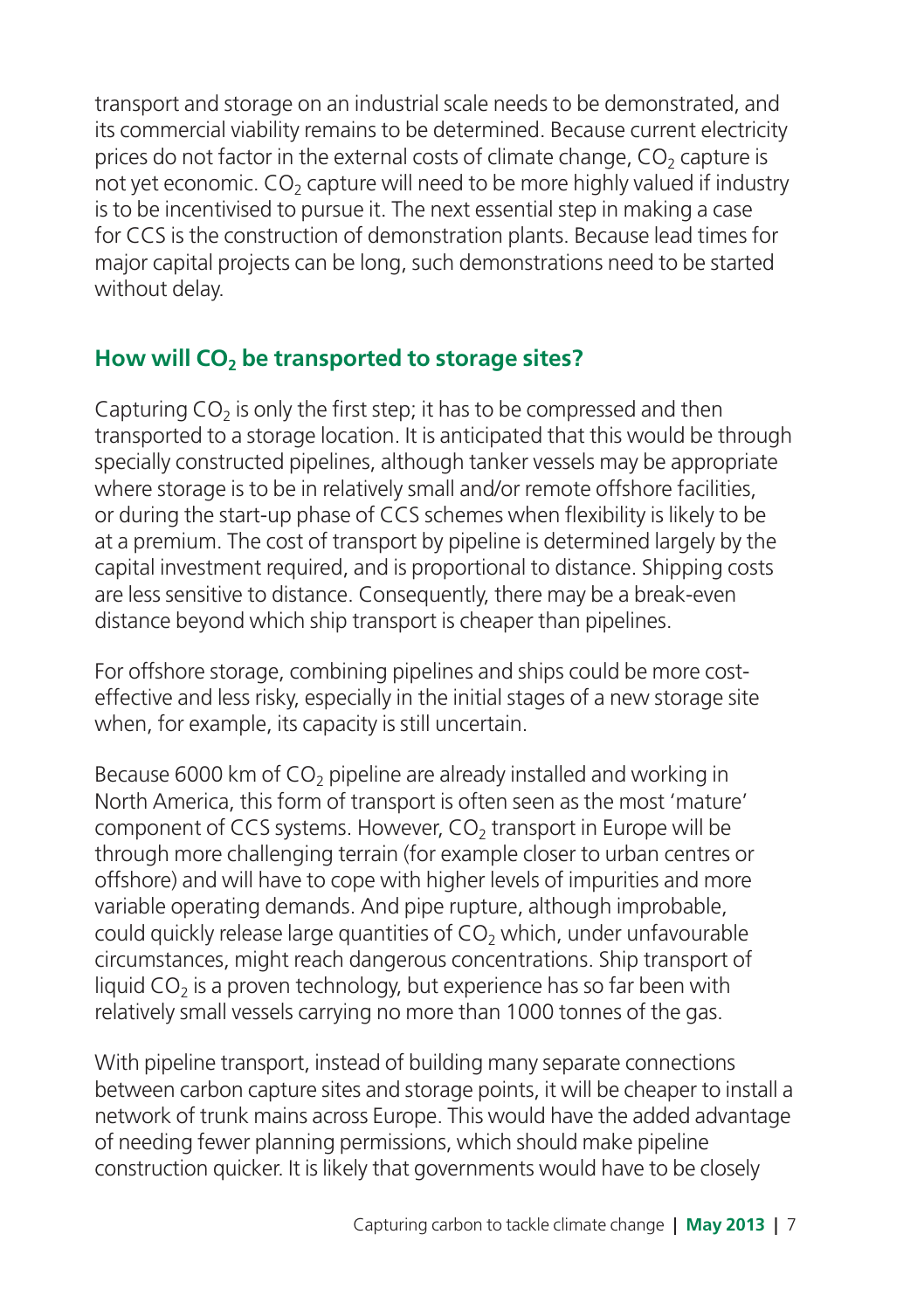involved in establishing any  $CO<sub>2</sub>$  transport infrastructure, possibly building the pipeline network and selling it to the private sector when risks became clearer.



*Illustration of possible future CO<sub>2</sub> transport network: the 2050 reference scenario for CO2 transport network in Europe, from Neele et al., 2010.*

If CCS is to make a major contribution to climate change mitigation in Europe by 2050, the  $CO<sub>2</sub>$  transport network will have to be on a scale comparable to that already established for natural gas distribution. The existence of this network shows that the task is feasible; however, it must be remembered that the financial incentives to construct the gas network were stronger, and many publics have since become less willing to accept major infrastructure works.

#### How will CO<sub>2</sub> be stored?

There are three geological settings in which  $CO<sub>2</sub>$  might be permanently stored: (1) mature or depleted oil and gas fields, possibly in conjunction with enhanced oil recovery in which  $CO<sub>2</sub>$  is pumped into the ground to drive out the remaining oil or gas; (2) deep aquifers containing salt water; and (3) coal beds considered uneconomic or impractical to mine. The first two appear to offer the most promise. Given their limited availability and various technical challenges, coal beds will make a lesser contribution.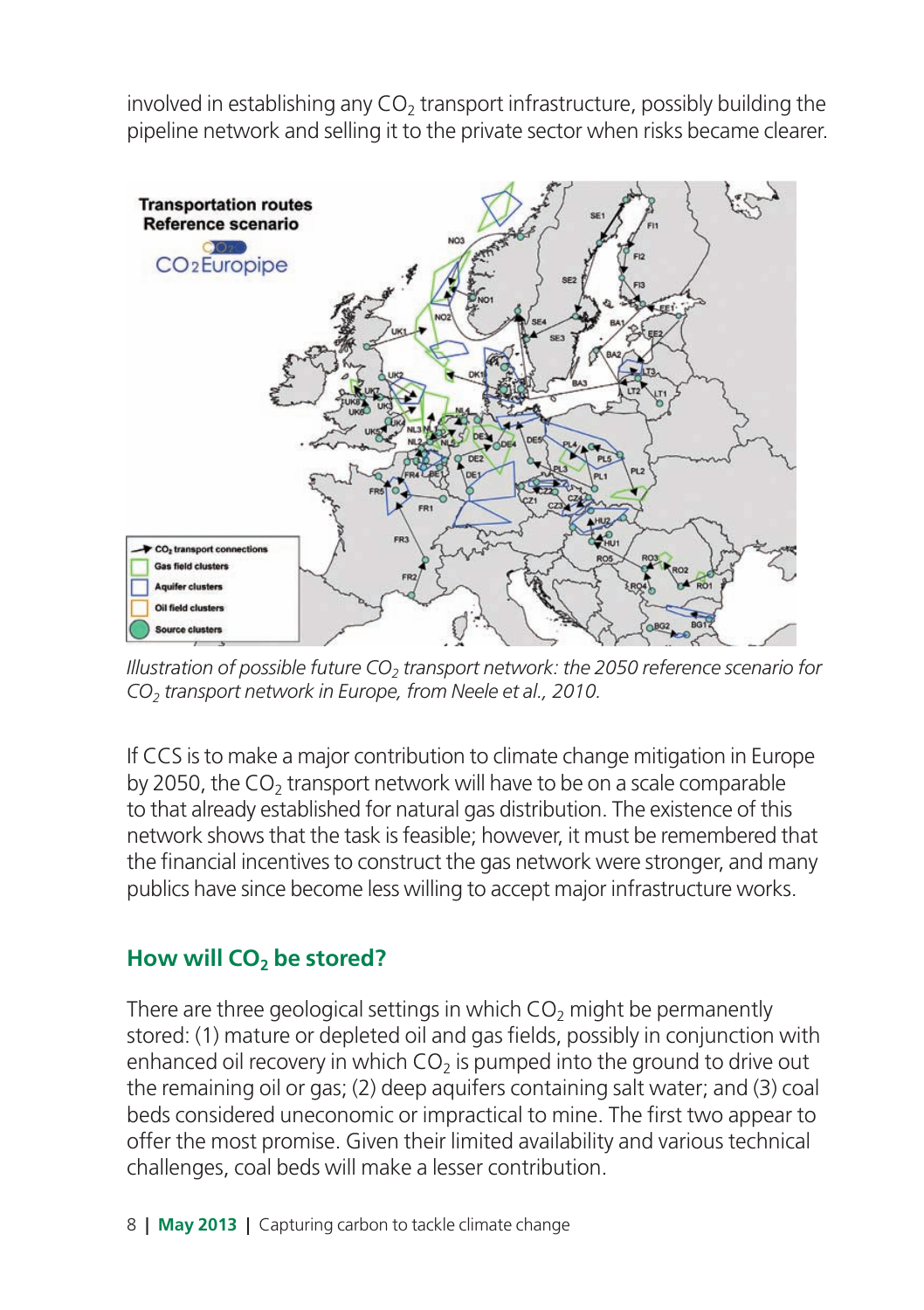Once pumped down into a saline aquifer or depleted oil field, the  $CO<sub>2</sub>$  will spread sideways and rise until it reaches a cap-rock or low-permeability sealing layer.

Deep saline aquifers offer by far the largest storage potential, and have attracted the most interest. However, not having been as closely investigated as depleted oil and gas reservoirs, they are correspondingly less well understood. The screening and licensing required before storage within the latter might therefore be quicker and cheaper. Europe has several large, abandoned or mature oil and gas fields offshore, although their combined  $CO<sub>2</sub>$  storage capacity falls well short of what is available in saline aquifers.

Among the factors that regulators will have to consider when assessing the safety of any particular site are the following: the risks of leakage and its possible consequences; the effects of pressure building up and perhaps compromising the integrity of the cap rock; and the possibility of induced seismic activity. Building confidence in our understanding of some of these issues could take years if not decades.

The current understanding of  $CO<sub>2</sub>$  storage comes from several continuing geological storage and research projects, the experiences of the petroleum industry, some underground gas and liquid storage facilities, and ancient natural underground reservoirs of CO<sub>2</sub>. However, more needs to be known. Key questions about long-term storage at a site will include the following:

- How well are we able to demonstrate that injected  $CO<sub>2</sub>$  will stay within the designated storage site?
- Do we have monitoring techniques sufficiently sensitive to detect leakage or other undesired effects including seismicity?
- How can we estimate more accurately the capacity of potential storage sites?

### **How much storage space does Europe have?**

One review of possible sites in Europe identified a total of 117.0 gigatonnes (Gt: 1 Gt = 1000 million tonnes) of potential  $CO<sub>2</sub>$  storage capacity, of which 95.7 Gt are in deep saline aquifers, 20.2 Gt in depleted oil and gas fields and 1.1 Gt in unmineable coal beds. For comparison, in 2009 Europe emitted 3.8 Gt of  $CO<sub>2</sub>$ , of which around half was from large point sources creating more than 0.1 megatonnes (100,000 tonnes) of  $CO<sub>2</sub>$  per annum. Most of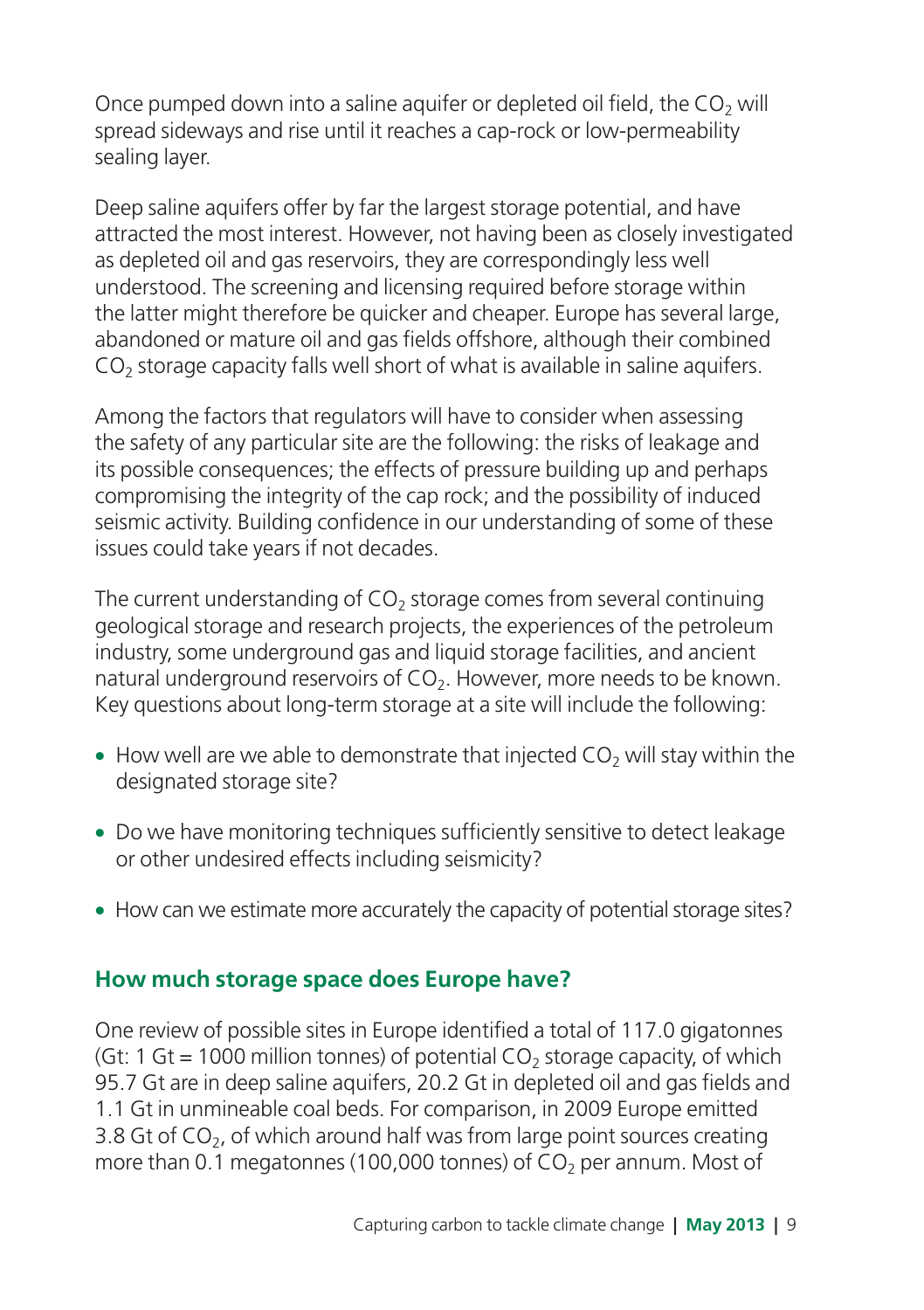the anticipated storage capacity is in saline aquifers and offshore depleted oil and gas fields, which happen to be the more expensive settings; rather little is available in onshore depleted oil and gas fields.



*Estimated distribution of CO<sub>2</sub> storage capacity in Europe. Source: ZEP (2011c) based on data from GeoCapacity (2009).*

The full EASAC report offers a detailed list of research and development priorities for the future investigation of  $CO<sub>2</sub>$  storage.

# How is CO<sub>2</sub> storage regulated?

The regulatory framework for storing  $CO<sub>2</sub>$  is set out in a 2009 CCS Directive from the European Commission. It includes criteria for characterising and assessing potential storage sites. The framework indicates that they should provide for permanent storage, and be environmentally safe and free of any negative effects on human health. The directive's guidelines suggest that confidence should be built through discussion between the site operator and the regulator and in consultation with the public. On balance, the EASAC Working Group considers the guidelines to be appropriate and helpful.

Although the scientific and economic viability of  $CO<sub>2</sub>$  storage depends on the definition of the terms 'permanent' and 'environmentally safe', the directive does not adequately define them. These issues are of great concern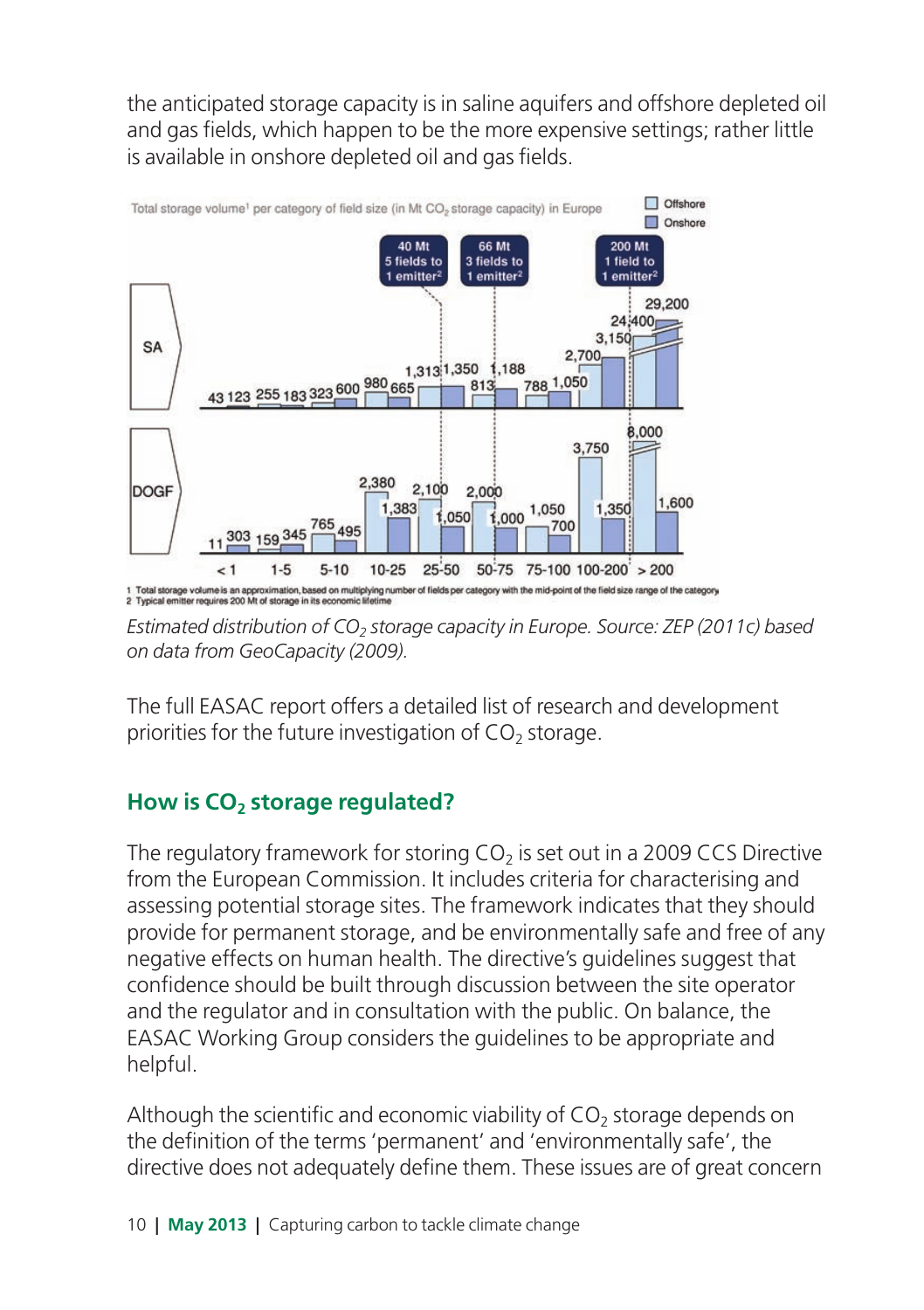to the public whose support for CCS will depend on whether they consider the definitions appropriate. There is a pressing need for further consultation.

In view of plans to revise the current directive, the Working Group lists several observations on the authorisation process. For example, boosting public support will be essential if CCS is to make a significant contribution to climate change mitigation, and there will have to be more emphasis on building confidence in the performance and safety of storage over hundreds or thousands of years. Such confidence needs to be high before authorisation is given to start  $CO<sub>2</sub>$  injection because the storage process is not easily reversible if the site subsequently turns out to be unsuitable.

The key chemical and physical processes that retain  $CO<sub>2</sub>$  in a storage facility depend on the geological setting and will evolve over time. Although these processes are broadly understood, uncertainties remain which need to be tackled to convince both regulators and the public that long-term storage will be safe. Pilot and demonstration plants will play a key role in developing this confidence.

# **Other ways of dealing with CO<sub>2</sub>**

Carbon capture and storage in geological formations is not the only method of sequestering carbon. Recent decades have seen many other suggestions including the storage of  $CO<sub>2</sub>$  in the deep oceans, its use as a chemical product or feedstock or for the cultivation of algae on non-cultivatable land or in the sea, and its conversion into stable carbonate minerals (in many ways the ideal solution, though not yet feasible). The Working Group considered all these and other approaches but, at this stage of their development, found most of them to be variously uneconomical, impracticable, environmentally damaging or simply unable to cope with the vast quantities of  $CO<sub>2</sub>$  needing to be stored. A few, such as biochar, biomass with CCS, waste carbonation, algal cultivation and  $CO<sub>2</sub>$  use in chemical processes, could, however, make a useful though limited contribution in the future.

# **Engaging the public**

Surveys have generally revealed low levels of public awareness of CCS among Europeans. A 2011 Eurobarometer survey found that 52% of people in the Netherlands had heard of CCS and knew what it was. In other countries, however, the figure was between 3 and 13 per cent. This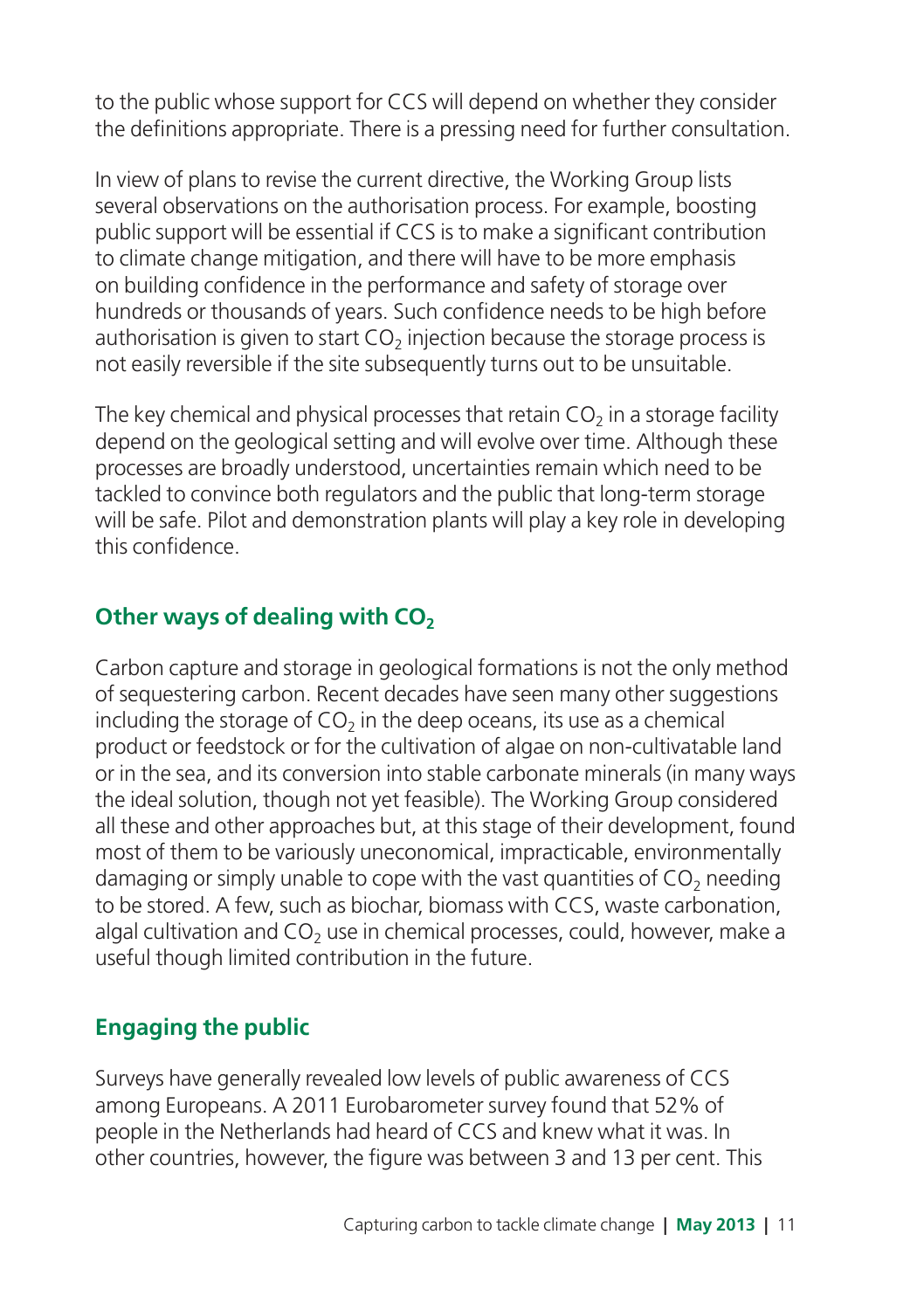is unfortunate because public perception has emerged as a key factor in determining the prospects for CCS. Moreover, people who accept the reality of climate change and the urgency of tackling it tend to prefer options such as renewable energy technologies or reduced energy use.

Focus groups have sometimes characterised CCS as an uncertain technology that merely perpetuates our dependence on fossil fuels. Doubts have emerged that  $CO<sub>2</sub>$  could be stored securely for thousands of years, or be safe and without risk to the environment.

CCS developers need to offer truthful information, use open and fair decision processes, be accountable if things go wrong, and treat the local community fairly in the distribution of economic benefits. Public engagement should start early, be a two-way dialogue (not one-way messaging), be frequent and be informal as well as formal. The dialogue should include discussion of uncertainties, priorities, policy choices, alternative technologies and societal values. Public outreach should be an integral part of project management, and involve experts with whom the public can engage and who are perceived to be independent.

National and international public engagement is essential not only to establish how far people see CCS as playing a significant role in Europe's energy mix by 2050, but also to engender a more positive view of it as an option for climate change mitigation.

### **CCS in context: EU energy policy**

The EU has set itself an ambitious programme. It aims to show global leadership, to provide a clear vision for the introduction of  $CO<sub>2</sub>$  capture and storage, to establish a favourable regulatory framework for its development and to invest more, and more effectively, in research.

The EU's energy policy is backed by binding legislation to secure delivery of targets – the 'climate and energy package' – agreed by the European Parliament and Council in December 2008. In 2010 more than a billion Euros were allocated to fund a series of power plants for demonstrating the integrated operation of CCS in all three  $CO<sub>2</sub>$  capture technologies, and in the main storage options.

At the time of publication of the EASAC report (May 2013), it had become clear that the proposed technology demonstrations were not on track. Over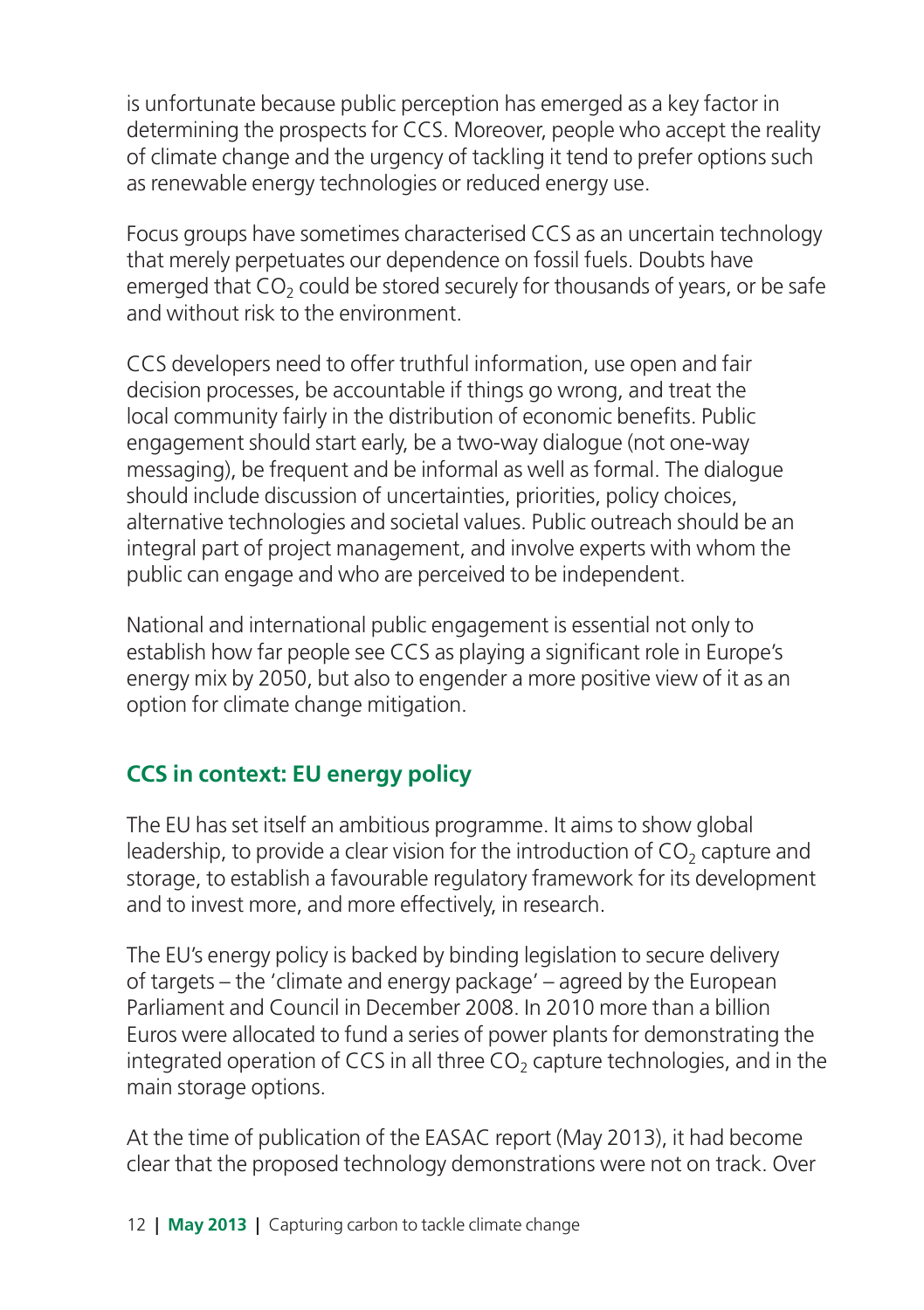the past 5 years the initial intention to have up to 12 CCS demonstration projects operational by 2015 has been abandoned. Instead, three or four projects are viewed as a more realistic goal, with anticipated start-up dates tending towards 2020. This slippage is due in part to difficult economic conditions, but also perhaps to initial over-optimism of CCS proponents, researchers and policy makers. The European Commission itself identifies the lack of a long-term business case and the cost of CCS technology as the main problems. It also cites strong public opposition to onshore storage, the decision by some member states to ban  $CO<sub>2</sub>$  storage, and the lack of adequate  $CO<sub>2</sub>$  transport infrastructure.

# **Looking to 2050**

Any calculation of the costs of CCS compared with those of other low carbon generating technologies will have to incorporate predictions, assumptions and estimates as well as firm data. All such calculations must be viewed with caution, but the EASAC report quotes figures from a 2011 study based on six recent comparative analyses. In this exercise the costs of coal- and gas-fired stations with CCS held an intermediate position in the range of current costs of the technologies considered. They showed up as more expensive than geothermal, hydropower, onshore wind, nuclear and biomass, but cheaper than offshore wind and solar technologies.

Many factors, from the state of public acceptance to unforeseen developments in technology, will influence the scale of CCS deployment in Europe over the four decades to 2050. It would therefore be foolhardy to predict the exact amount of  $CO<sub>2</sub>$  that will be captured and stored by that date. However, the picture already sketched is one of delays and downsizing in the proposed demonstration plants, of continuing challenges to the economic viability of CCS, and of difficulties with public acceptance, which may constrain the rates of development and locations of transport and storage infrastructure. Moreover, confidence in the safety of  $CO<sub>2</sub>$  storage will build only slowly, and will itself depend greatly on the success of those projects that are undertaken.

Given these circumstances the Working Group concluded that the 2050 share of EU power generation provided by fossil-fired power stations with CCS is likely to lie at the lower end of the 7–32% range identified in scenarios explored by the European Commission. The core of this contribution will come initially from CCS schemes in which circumstances –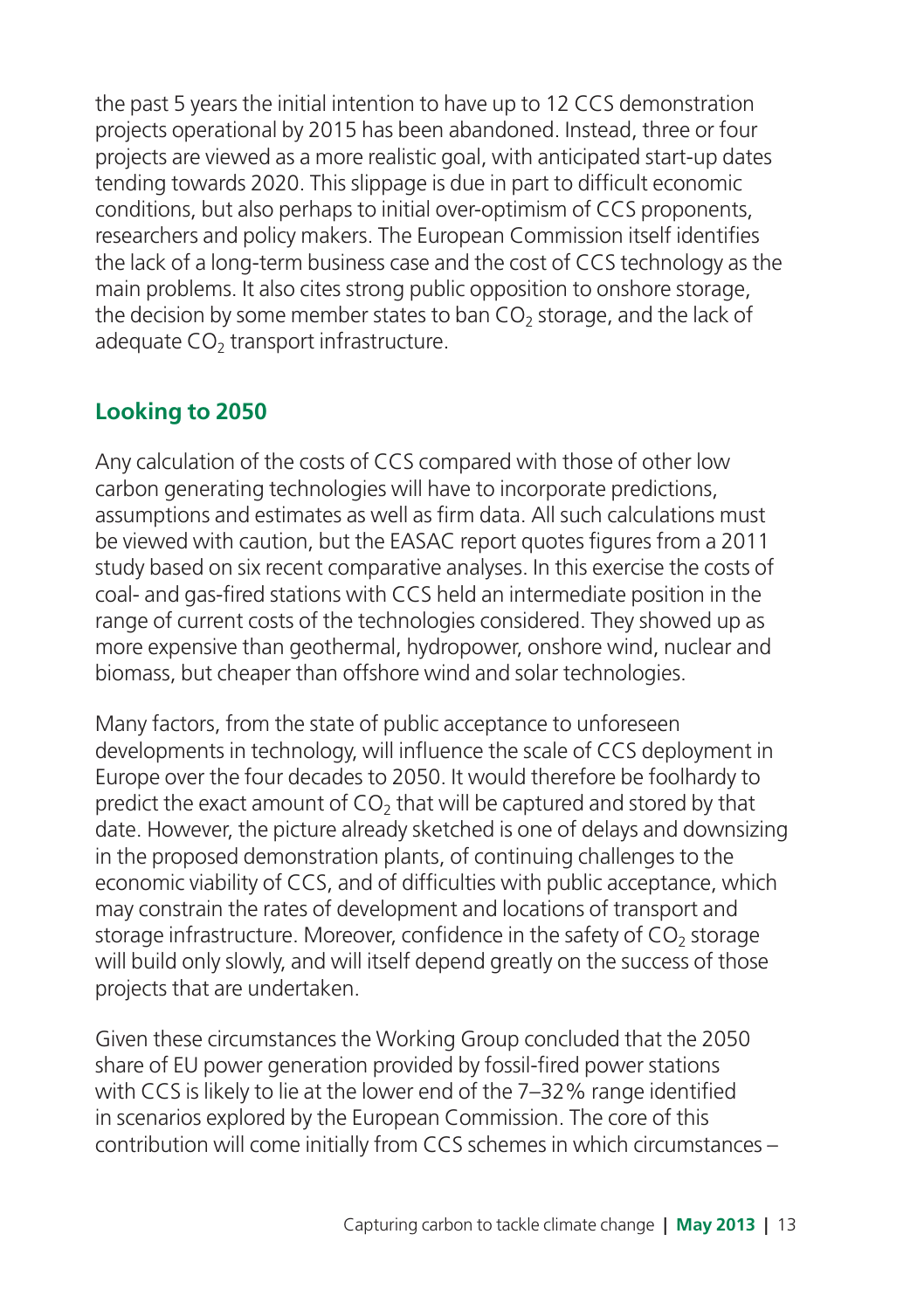good public acceptance, for example, and relatively close proximity of carbon sources to storage points – are most favourable and least likely to generate controversy. Carbon storage could also help to reduce the  $CO<sub>2</sub>$  footprint of key industrial sectors such as steelmaking and cement production, and might help Europe's chemical and gas industry in moving towards zero-emission production processes. Positioning CCS in this way might help to overcome opposition founded on the belief that its pursuit will be at the expense of developing renewable sources.

#### **Recommendations in summary**

*The financial viability of CCS*. Through the Emissions Trading Scheme and other relevant mechanisms, arrangements should be made to tip the economics of energy production in favour of CCS deployment. An immediate priority is the provision of adequate funding for three or four CCS demonstration plants, and the planning of a second wave of such plants. Carefully designed regulatory and financial measures may be needed to prevent carbon-intensive industries being driven to other regions where there are fewer restrictions. The EU should continue pressing for the introduction of comparable levels of environmental protection elsewhere in the world.

*Storage*. Fast-tracking several CO<sub>2</sub> storage facilities through the complete regulatory process would clarify it and boost confidence in the permanence and the safety of storage. In addition, the creation of five or six pilotscale test sites for the injection of  $CO<sub>2</sub>$  should deliver useful results on a shorter timescale. To foster an integrated approach to the development of CCS infrastructure, Europe's CO<sub>2</sub> storage capacity should be located and characterised as soon as possible.

*The development of CCS technology*. The Working Group has identified the research and development activities necessary to achieve practicable carbon capture. The benefit of activities funded at EU level should be made available to all.

*The transport of CO<sub>2</sub>*. The development of pan-European CO<sub>2</sub> transport infrastructure using ships and pipelines should receive policy attention and support equal to that already applied to the continent's electricity grid and gas pipeline network. Its funding should reflect an appropriate balance between the state and the private sectors. EU and national government funding may also be needed.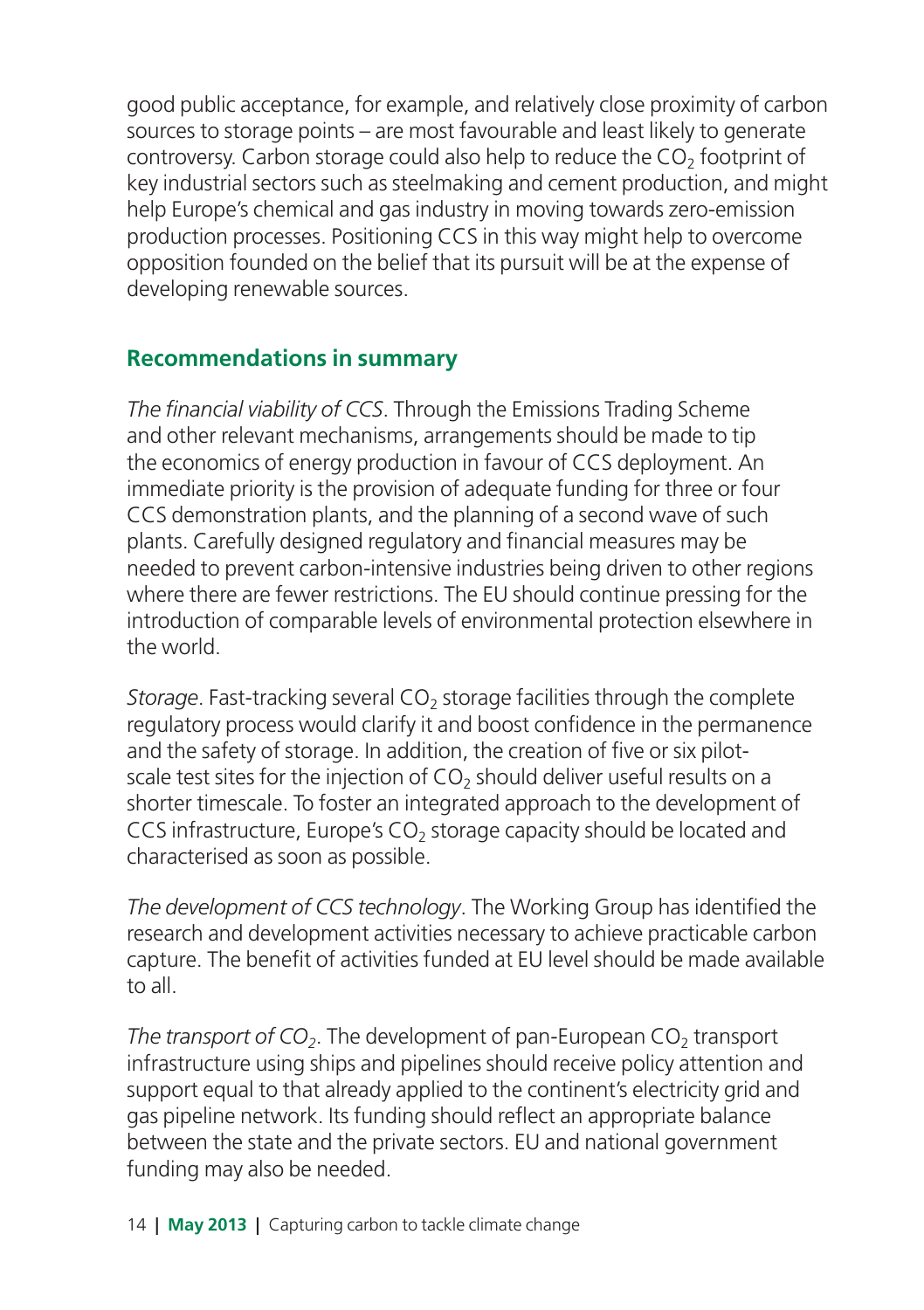*Public engagement*. More open debates about the role of CCS in mitigating climate change will increase public awareness of CCS in relation to other technologies, and put decisions to proceed with it on a firmer footing. Pilot and demonstration plants should operate in such a way as to provide channels of communication with stakeholders.

#### **Time to act**

To achieve what is potentially possible by 2050 will require a sustained political will backed by concrete policy interventions to encourage investors' confidence. Failure to act soon will result in the partial or even complete closure of the 'window of opportunity' that now exists for CCS to act as a bridging technology en route to an energy economy founded primarily on sustainable sources. Without such action, CCS will play little part in European attempts to mitigate climate change over the next 40 years.